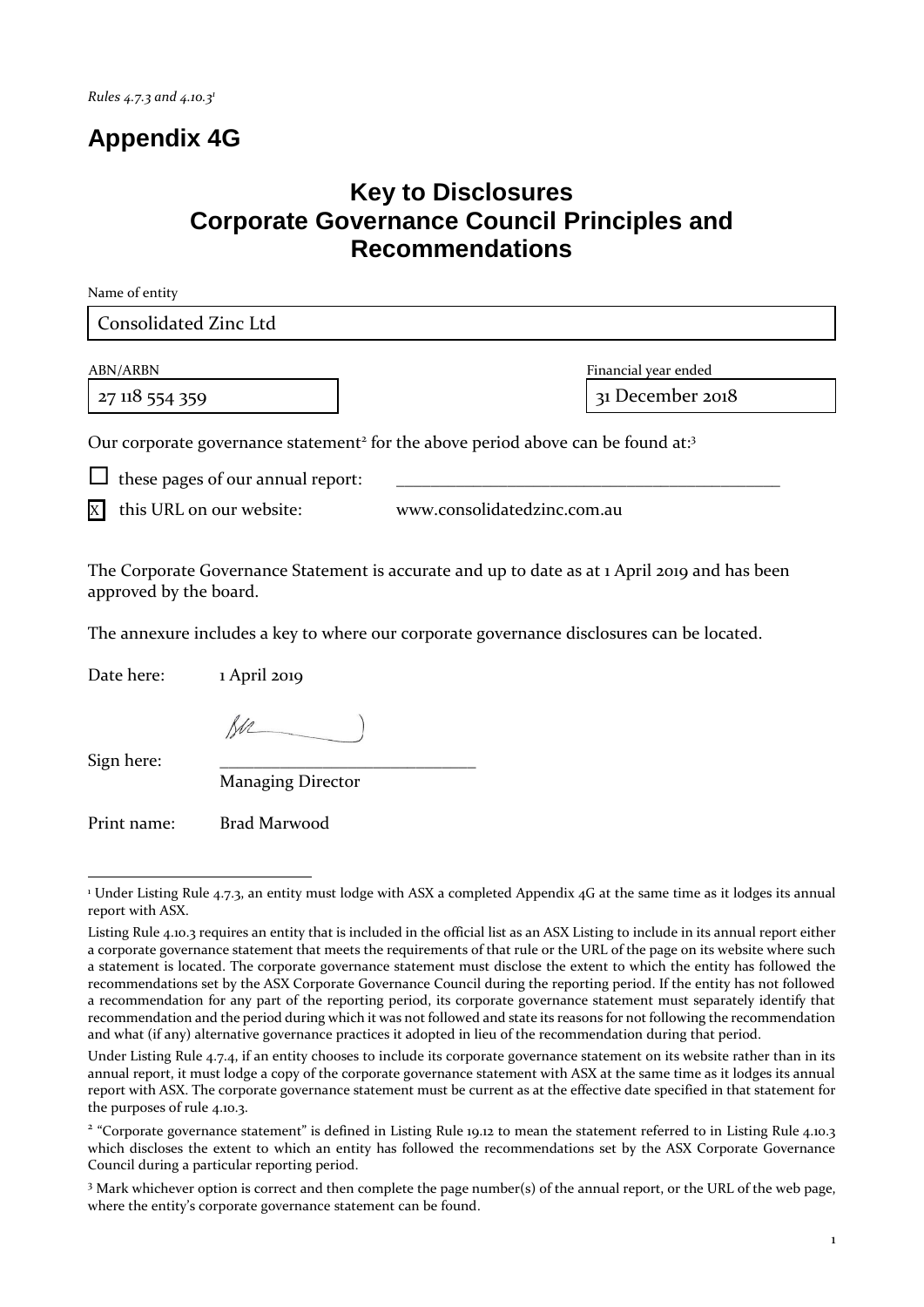## **ANNEXURE – KEY TO CORPORATE GOVERNANCE DISCLOSURES**

|     | <b>Corporate Governance Council recommendation</b>                                                                                                                                                                                                                                                                                                               | We have followed the recommendation in full for the whole<br>of the period above. We have disclosed                                                                                                                                                                                                                                                                                                            | We have NOT followed the recommendation in<br>full for the whole of the period above. We have<br>disclosed                                                              |
|-----|------------------------------------------------------------------------------------------------------------------------------------------------------------------------------------------------------------------------------------------------------------------------------------------------------------------------------------------------------------------|----------------------------------------------------------------------------------------------------------------------------------------------------------------------------------------------------------------------------------------------------------------------------------------------------------------------------------------------------------------------------------------------------------------|-------------------------------------------------------------------------------------------------------------------------------------------------------------------------|
|     | <b>PRINCIPLE 1 - LAY SOLID FOUNDATIONS FOR MANAGEMENT AND OVERSIGHT</b>                                                                                                                                                                                                                                                                                          |                                                                                                                                                                                                                                                                                                                                                                                                                |                                                                                                                                                                         |
| 1.1 | A listed entity should disclose:<br>(a) the respective roles and responsibilities of its<br>board and management; and<br>(b) those matters expressly reserved to the board<br>and those delegated to management.                                                                                                                                                 | the fact that we follow this recommendation:<br>$\mathbf{X}$<br>in our Corporate Governance Statement OR<br>$\Box$<br>at this location:<br>Insert location here<br>and information about the respective roles and responsibilities<br>of our board and management (including those matters expressly<br>reserved to the board and those delegated to management):<br>at this location:<br>Insert location here | an explanation why that is so in our Corporate<br>Governance Statement OR<br>we are an externally managed entity and this<br>recommendation is therefore not applicable |
| 1.2 | A listed entity should:<br>(a) undertake<br>checks<br>before<br>appropriate<br>appointing a person, or putting forward to<br>security holders a candidate for election, as a<br>director; and<br>(b) provide security holders with all material<br>information in its possession relevant to a<br>decision on whether or not to elect or re-elect<br>a director. | the fact that we follow this recommendation:<br>$ \mathbf{X} $ in our Corporate Governance Statement OR<br>$\sqcup$<br>at this location:<br>Insert location here                                                                                                                                                                                                                                               | an explanation why that is so in our Corporate<br>Governance Statement OR<br>we are an externally managed entity and this<br>recommendation is therefore not applicable |
| 1.3 | A listed entity should have a written agreement<br>with each director and senior executive setting out<br>the terms of their appointment.                                                                                                                                                                                                                        | the fact that we follow this recommendation:<br>$\mathbf{X}$<br>in our Corporate Governance Statement OR<br>at this location:<br>Insert location here                                                                                                                                                                                                                                                          | an explanation why that is so in our Corporate<br>Governance Statement OR<br>we are an externally managed entity and this<br>recommendation is therefore not applicable |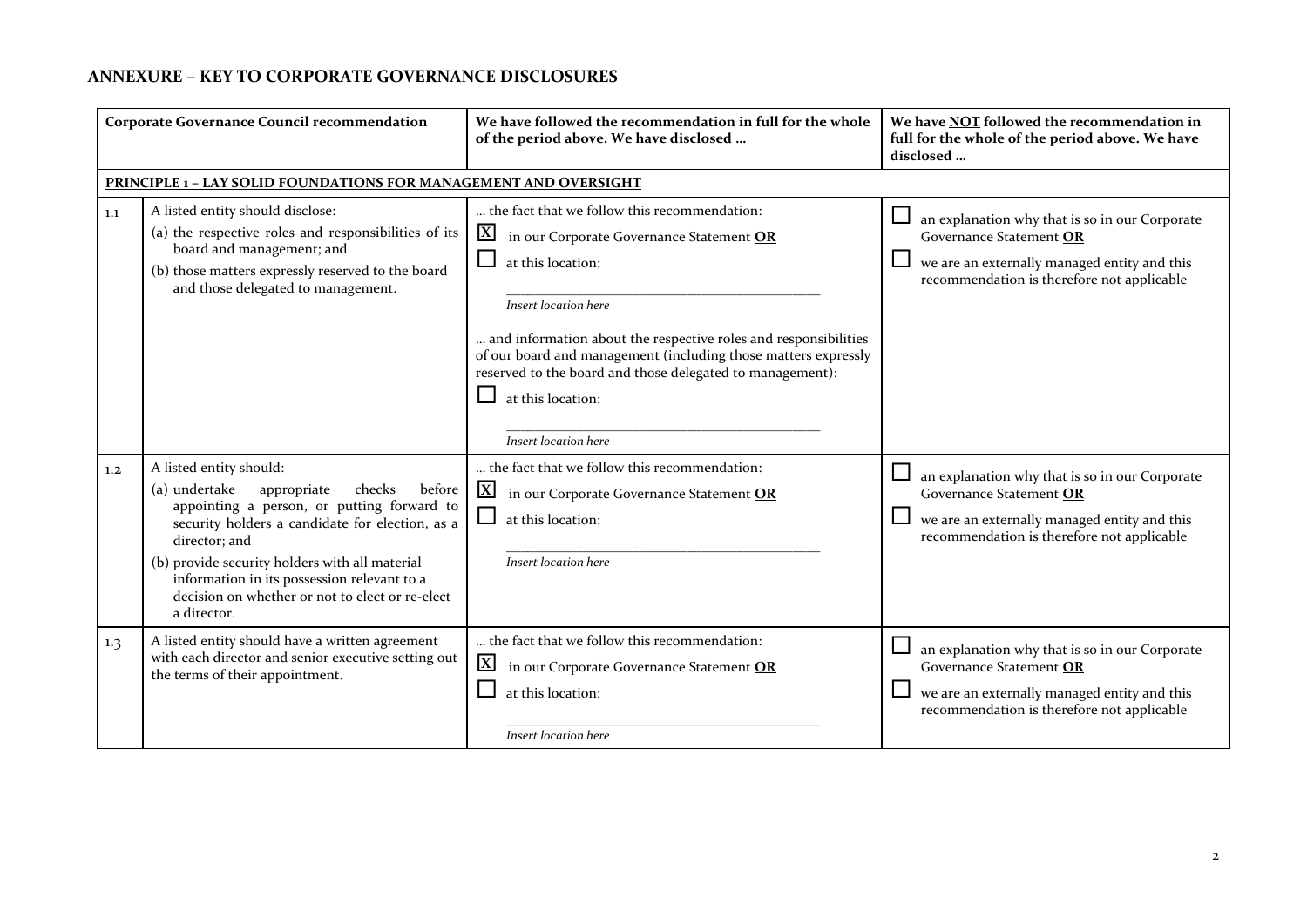|            | <b>Corporate Governance Council recommendation</b>                                                                                                                                                                                                                                                                                                                                                                                                                                                                                                                                                                                                                                                                                                                                                                                                                                                                                                                                                                | We have followed the recommendation in full for the whole<br>of the period above. We have disclosed                                                                                                                                                                                                                                                                                                                                                                                                                                                                                                                                                                         | We have NOT followed the recommendation in<br>full for the whole of the period above. We have<br>disclosed                                                                                                                                                                     |
|------------|-------------------------------------------------------------------------------------------------------------------------------------------------------------------------------------------------------------------------------------------------------------------------------------------------------------------------------------------------------------------------------------------------------------------------------------------------------------------------------------------------------------------------------------------------------------------------------------------------------------------------------------------------------------------------------------------------------------------------------------------------------------------------------------------------------------------------------------------------------------------------------------------------------------------------------------------------------------------------------------------------------------------|-----------------------------------------------------------------------------------------------------------------------------------------------------------------------------------------------------------------------------------------------------------------------------------------------------------------------------------------------------------------------------------------------------------------------------------------------------------------------------------------------------------------------------------------------------------------------------------------------------------------------------------------------------------------------------|--------------------------------------------------------------------------------------------------------------------------------------------------------------------------------------------------------------------------------------------------------------------------------|
| 1.4<br>1.5 | The company secretary of a listed entity should be<br>accountable directly to the board, through the<br>chair, on all matters to do with the proper<br>functioning of the board.<br>A listed entity should:<br>(a) have a diversity policy which includes                                                                                                                                                                                                                                                                                                                                                                                                                                                                                                                                                                                                                                                                                                                                                         | the fact that we follow this recommendation:<br>$\overline{\mathbf{X}}$<br>in our Corporate Governance Statement OR<br>at this location:<br>Insert location here<br>the fact that we have a diversity policy that complies with<br>paragraph (a):                                                                                                                                                                                                                                                                                                                                                                                                                           | ⊔<br>an explanation why that is so in our Corporate<br>Governance Statement OR<br>ப<br>we are an externally managed entity and this<br>recommendation is therefore not applicable<br>$\mathbf{X}$<br>an explanation why that is so in our Corporate<br>Governance Statement OR |
|            | requirements for the board or a relevant<br>committee of the board to set measurable<br>objectives for achieving gender diversity and to<br>assess annually both the objectives and the<br>entity's progress in achieving them;<br>(b) disclose that policy or a summary of it; and<br>(c) disclose as at the end of each reporting period<br>the measurable objectives for achieving gender<br>diversity set by the board or a relevant<br>committee of the board in accordance with the<br>entity's diversity policy and its progress towards<br>achieving them and either:<br>(1) the respective proportions of men and<br>women on the board, in senior executive<br>positions and across the whole organisation<br>(including how the entity has defined<br>"senior executive" for these purposes); or<br>(2) if the entity is a "relevant employer" under<br>the Workplace Gender Equality Act, the<br>entity's most recent "Gender Equality<br>Indicators", as defined in and published<br>under that Act. | in our Corporate Governance Statement OR<br>at this location:<br><b>Insert location here</b><br>and a copy of our diversity policy or a summary of it:<br>at this location:<br>Insert location here<br>the measurable objectives for achieving gender diversity set by<br>the board or a relevant committee of the board in accordance<br>with our diversity policy and our progress towards achieving<br>them:<br>in our Corporate Governance Statement OR<br>⊔<br>at this location:<br>Insert location here<br>and the information referred to in paragraphs $(c)(1)$ or $(z)$ :<br>in our Corporate Governance Statement OR<br>at this location:<br>Insert location here | $\sqcup$<br>we are an externally managed entity and this<br>recommendation is therefore not applicable                                                                                                                                                                         |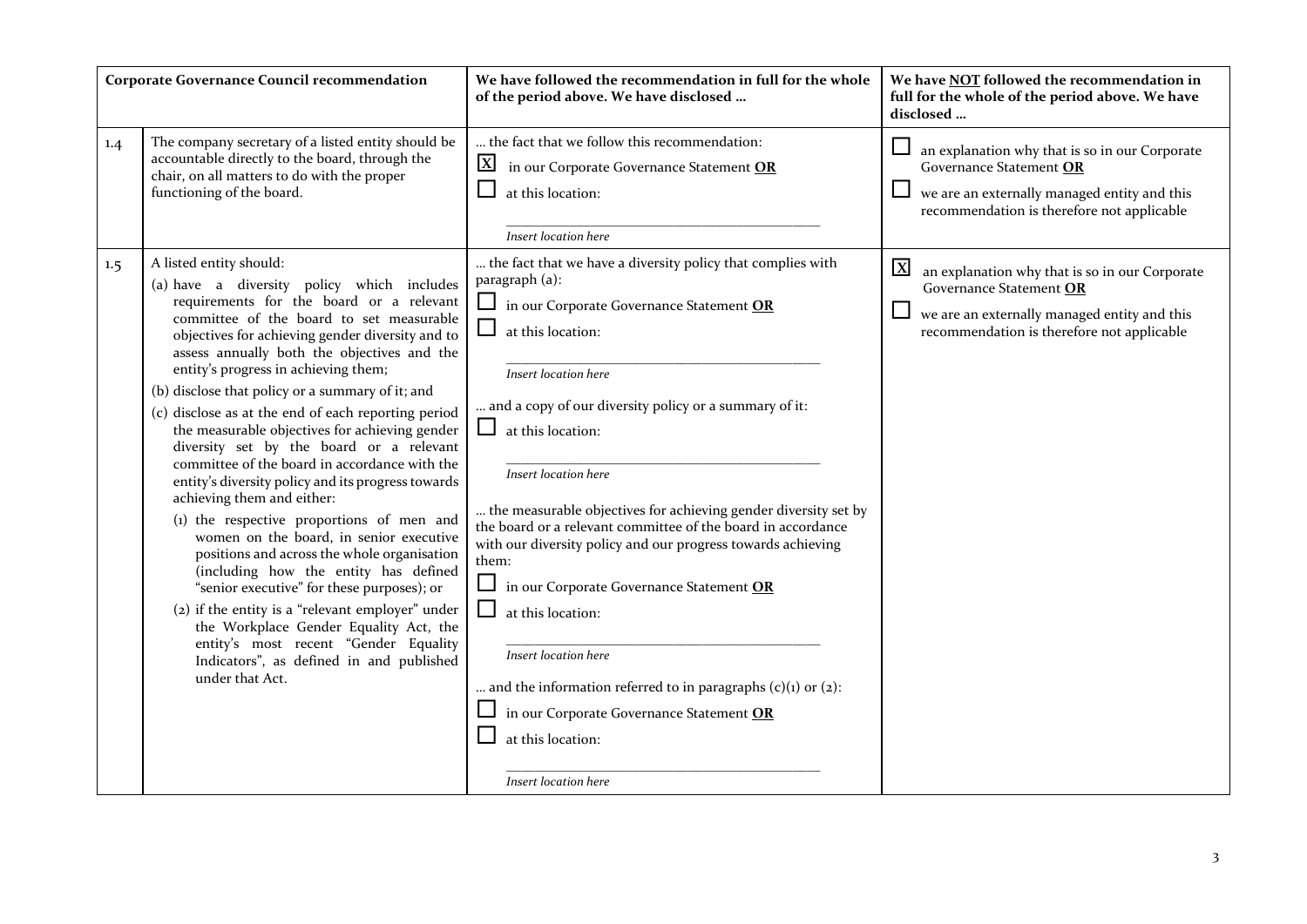| <b>Corporate Governance Council recommendation</b> |                                                                                                                                                                                                                                                                                                                                                  | We have followed the recommendation in full for the whole<br>of the period above. We have disclosed                                                                                                                                                                                                         | We have NOT followed the recommendation in<br>full for the whole of the period above. We have<br>disclosed                                                                              |
|----------------------------------------------------|--------------------------------------------------------------------------------------------------------------------------------------------------------------------------------------------------------------------------------------------------------------------------------------------------------------------------------------------------|-------------------------------------------------------------------------------------------------------------------------------------------------------------------------------------------------------------------------------------------------------------------------------------------------------------|-----------------------------------------------------------------------------------------------------------------------------------------------------------------------------------------|
| $1.6\,$                                            | A listed entity should:<br>(a) have and disclose a process for periodically<br>evaluating the performance of the board, its<br>committees and individual directors; and<br>(b) disclose, in relation to each reporting period,<br>whether a performance evaluation was<br>undertaken in the reporting period in<br>accordance with that process. | the evaluation process referred to in paragraph (a):<br>$\mathbf{X}$<br>in our Corporate Governance Statement OR<br>at this location:<br>Insert location here<br>and the information referred to in paragraph (b):<br>in our Corporate Governance Statement OR<br>at this location:<br>Insert location here | $\mathbf{X}$<br>an explanation why that is so in our Corporate<br>Governance Statement OR<br>we are an externally managed entity and this<br>recommendation is therefore not applicable |
| 1.7                                                | A listed entity should:<br>(a) have and disclose a process for periodically<br>evaluating the performance of its senior<br>executives; and<br>(b) disclose, in relation to each reporting period,<br>whether a performance evaluation was<br>undertaken in the reporting period in<br>accordance with that process.                              | the evaluation process referred to in paragraph (a):<br>$\mathbf{X}$<br>in our Corporate Governance Statement OR<br>at this location:<br>Insert location here<br>and the information referred to in paragraph (b):<br>in our Corporate Governance Statement OR<br>at this location:<br>Insert location here | $\mathbf{X}$<br>an explanation why that is so in our Corporate<br>Governance Statement OR<br>we are an externally managed entity and this<br>recommendation is therefore not applicable |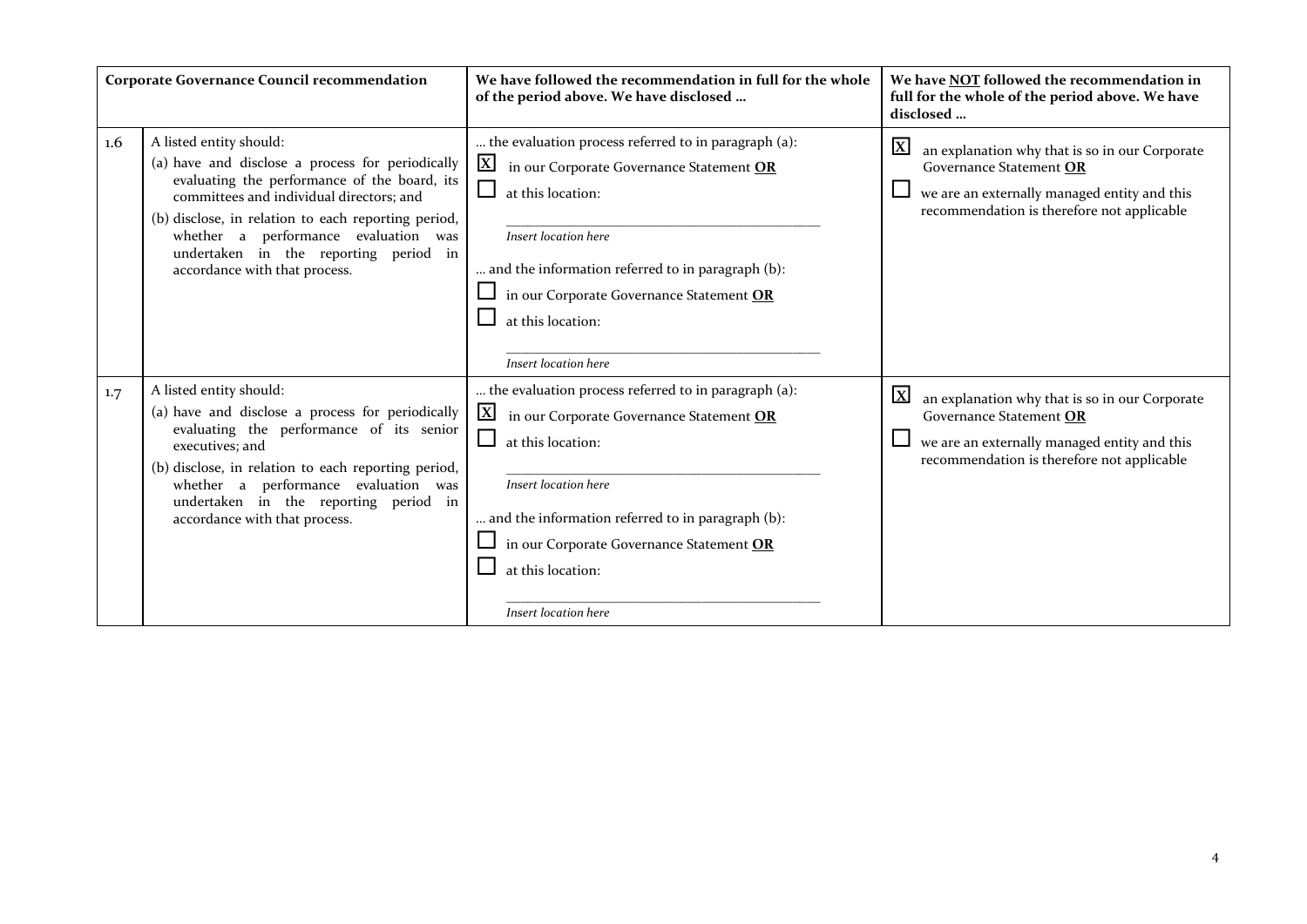|     | <b>Corporate Governance Council recommendation</b>                                                                                                                                                                                                                                                                                                                                                                                                                                                                                                                                                                                                                                                                                                                                                                                                                         | We have followed the recommendation in full for the whole<br>of the period above. We have disclosed                                                                                                                                                                                                                                                                                                                                                                                                                                                                                                                                                                                                                                                                                                                                                                                                                         | We have NOT followed the recommendation in<br>full for the whole of the period above. We have<br>disclosed                                                                              |
|-----|----------------------------------------------------------------------------------------------------------------------------------------------------------------------------------------------------------------------------------------------------------------------------------------------------------------------------------------------------------------------------------------------------------------------------------------------------------------------------------------------------------------------------------------------------------------------------------------------------------------------------------------------------------------------------------------------------------------------------------------------------------------------------------------------------------------------------------------------------------------------------|-----------------------------------------------------------------------------------------------------------------------------------------------------------------------------------------------------------------------------------------------------------------------------------------------------------------------------------------------------------------------------------------------------------------------------------------------------------------------------------------------------------------------------------------------------------------------------------------------------------------------------------------------------------------------------------------------------------------------------------------------------------------------------------------------------------------------------------------------------------------------------------------------------------------------------|-----------------------------------------------------------------------------------------------------------------------------------------------------------------------------------------|
|     | <b>PRINCIPLE 2 - STRUCTURE THE BOARD TO ADD VALUE</b>                                                                                                                                                                                                                                                                                                                                                                                                                                                                                                                                                                                                                                                                                                                                                                                                                      |                                                                                                                                                                                                                                                                                                                                                                                                                                                                                                                                                                                                                                                                                                                                                                                                                                                                                                                             |                                                                                                                                                                                         |
| 2.1 | The board of a listed entity should:<br>(a) have a nomination committee which:<br>(1) has at least three members, a majority of<br>whom are independent directors; and<br>(2) is chaired by an independent director,<br>and disclose:<br>(3) the charter of the committee;<br>$(4)$ the members of the committee; and<br>$(5)$ as at the end of each reporting period, the<br>number of times the committee met<br>throughout the period and the individual<br>attendances of the members at those<br>meetings; OR<br>(b) if it does not have a nomination committee,<br>disclose that fact and the processes it employs<br>to address board succession issues and to<br>ensure that the board has the appropriate<br>balance of skills, knowledge, experience,<br>independence and diversity to enable it to<br>discharge its duties and responsibilities<br>effectively. | [If the entity complies with paragraph (a):]<br>the fact that we have a nomination committee that complies<br>with paragraphs $(i)$ and $(2)$ :<br>in our Corporate Governance Statement OR<br>at this location:<br>Insert location here<br>and a copy of the charter of the committee:<br>at this location:<br>Insert location here<br>and the information referred to in paragraphs $(4)$ and $(5)$ :<br>in our Corporate Governance Statement OR<br>at this location:<br>Insert location here<br>[If the entity complies with paragraph (b):]<br>the fact that we do not have a nomination committee and the<br>processes we employ to address board succession issues and to<br>ensure that the board has the appropriate balance of skills,<br>knowledge, experience, independence and diversity to enable it<br>to discharge its duties and responsibilities effectively:<br>in our Corporate Governance Statement OR | $\mathbf{X}$<br>an explanation why that is so in our Corporate<br>Governance Statement OR<br>we are an externally managed entity and this<br>recommendation is therefore not applicable |
|     |                                                                                                                                                                                                                                                                                                                                                                                                                                                                                                                                                                                                                                                                                                                                                                                                                                                                            | at this location:<br>Insert location here                                                                                                                                                                                                                                                                                                                                                                                                                                                                                                                                                                                                                                                                                                                                                                                                                                                                                   |                                                                                                                                                                                         |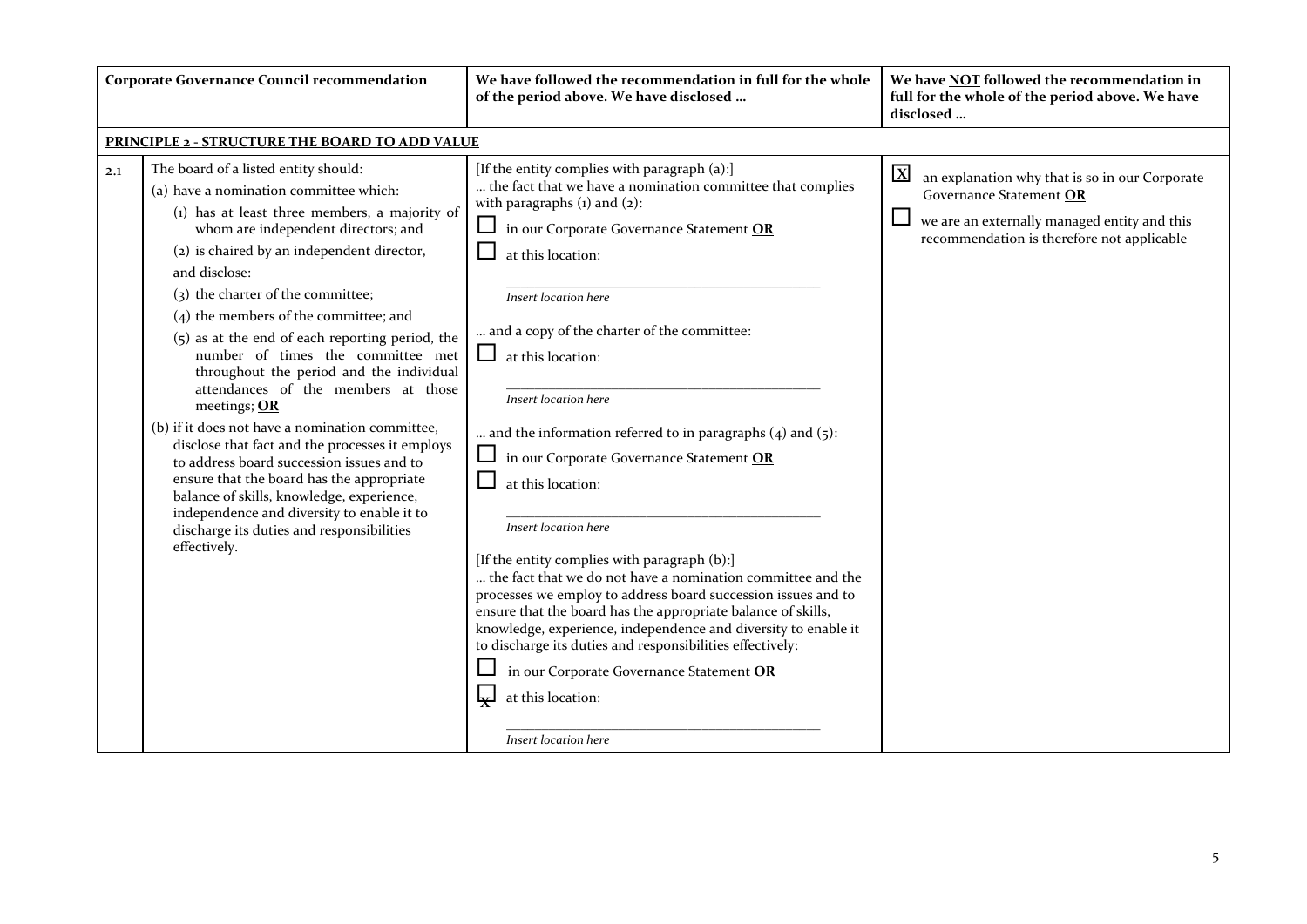|     | Corporate Governance Council recommendation                                                                                                                                                                                                                                                                                                                                                                                                                                                                                                         | We have followed the recommendation in full for the whole<br>of the period above. We have disclosed                                                                                                                                                                                                                                                                                                                                                                                                 | We have NOT followed the recommendation in<br>full for the whole of the period above. We have<br>disclosed                                                                              |
|-----|-----------------------------------------------------------------------------------------------------------------------------------------------------------------------------------------------------------------------------------------------------------------------------------------------------------------------------------------------------------------------------------------------------------------------------------------------------------------------------------------------------------------------------------------------------|-----------------------------------------------------------------------------------------------------------------------------------------------------------------------------------------------------------------------------------------------------------------------------------------------------------------------------------------------------------------------------------------------------------------------------------------------------------------------------------------------------|-----------------------------------------------------------------------------------------------------------------------------------------------------------------------------------------|
| 2,2 | A listed entity should have and disclose a board<br>skills matrix setting out the mix of skills and<br>diversity that the board currently has or is looking<br>to achieve in its membership.                                                                                                                                                                                                                                                                                                                                                        | our board skills matrix:<br>$\overline{\mathbf{X}}$<br>in our Corporate Governance Statement OR<br>∟<br>at this location:<br>Insert location here                                                                                                                                                                                                                                                                                                                                                   | an explanation why that is so in our Corporate<br>Governance Statement OR<br>we are an externally managed entity and this<br>recommendation is therefore not applicable                 |
| 2.3 | A listed entity should disclose:<br>(a) the names of the directors considered by the<br>board to be independent directors;<br>(b) if a director has an interest, position,<br>association or relationship of the type described<br>in Box 2.3 but the board is of the opinion that it<br>does not compromise the independence of the<br>director, the nature of the interest, position,<br>association or relationship in question and an<br>explanation of why the board is of that opinion;<br>and<br>(c) the length of service of each director. | the names of the directors considered by the board to be<br>independent directors:<br>$X$ in our Corporate Governance Statement OR<br>$\Box$<br>at this location:<br>Insert location here<br>where applicable, the information referred to in paragraph (b):<br>in our Corporate Governance Statement OR<br>$\Box$<br>at this location:<br>Insert location here<br>the length of service of each director:<br>in our Corporate Governance Statement OR<br>at this location:<br>Insert location here | an explanation why that is so in our Corporate<br><b>Governance Statement</b>                                                                                                           |
| 2.4 | A majority of the board of a listed entity should be<br>independent directors.                                                                                                                                                                                                                                                                                                                                                                                                                                                                      | the fact that we follow this recommendation:<br>in our Corporate Governance Statement OR<br>at this location:<br>Insert location here                                                                                                                                                                                                                                                                                                                                                               | $\mathbf{X}$<br>an explanation why that is so in our Corporate<br>Governance Statement OR<br>we are an externally managed entity and this<br>recommendation is therefore not applicable |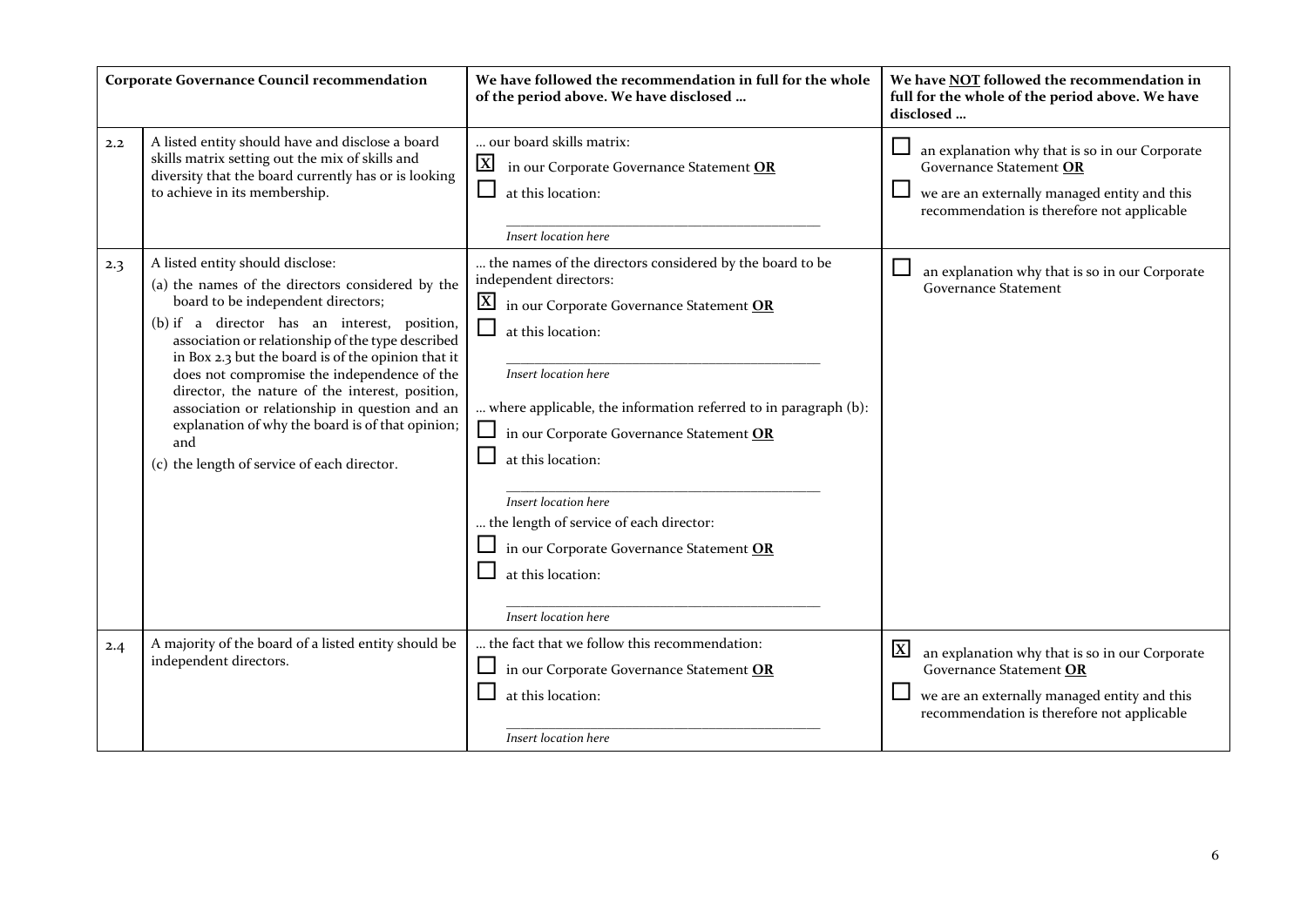|     | <b>Corporate Governance Council recommendation</b>                                                                                                                                                                                                                                                                                                                                                                                                                                                                                                                                          | We have followed the recommendation in full for the whole<br>of the period above. We have disclosed                                                                                                                                                                                                                                                                                                 | We have NOT followed the recommendation in<br>full for the whole of the period above. We have<br>disclosed                                                                                         |
|-----|---------------------------------------------------------------------------------------------------------------------------------------------------------------------------------------------------------------------------------------------------------------------------------------------------------------------------------------------------------------------------------------------------------------------------------------------------------------------------------------------------------------------------------------------------------------------------------------------|-----------------------------------------------------------------------------------------------------------------------------------------------------------------------------------------------------------------------------------------------------------------------------------------------------------------------------------------------------------------------------------------------------|----------------------------------------------------------------------------------------------------------------------------------------------------------------------------------------------------|
| 2.5 | The chair of the board of a listed entity should be<br>an independent director and, in particular, should<br>not be the same person as the CEO of the entity.                                                                                                                                                                                                                                                                                                                                                                                                                               | the fact that we follow this recommendation:<br>in our Corporate Governance Statement OR<br>at this location:<br>Insert location here                                                                                                                                                                                                                                                               | $\overline{\mathbf{X}}$<br>an explanation why that is so in our Corporate<br>Governance Statement OR<br>we are an externally managed entity and this<br>recommendation is therefore not applicable |
| 2.6 | A listed entity should have a program for inducting<br>new directors and provide appropriate professional<br>development opportunities for directors to develop<br>and maintain the skills and knowledge needed to<br>perform their role as directors effectively.                                                                                                                                                                                                                                                                                                                          | the fact that we follow this recommendation:<br>in our Corporate Governance Statement OR<br>at this location:<br>Insert location here                                                                                                                                                                                                                                                               | $\mathbf{X}$<br>an explanation why that is so in our Corporate<br>Governance Statement OR<br>we are an externally managed entity and this<br>recommendation is therefore not applicable            |
|     | <b>PRINCIPLE 3 - ACT ETHICALLY AND RESPONSIBLY</b>                                                                                                                                                                                                                                                                                                                                                                                                                                                                                                                                          |                                                                                                                                                                                                                                                                                                                                                                                                     |                                                                                                                                                                                                    |
| 3.1 | A listed entity should:<br>(a) have a code of conduct for its directors, senior<br>executives and employees; and<br>(b) disclose that code or a summary of it.                                                                                                                                                                                                                                                                                                                                                                                                                              | our code of conduct or a summary of it:<br>$\mathbf{X}$<br>in our Corporate Governance Statement OR<br>at this location:<br>Insert location here                                                                                                                                                                                                                                                    | an explanation why that is so in our Corporate<br><b>Governance Statement</b>                                                                                                                      |
|     | <b>PRINCIPLE 4 - SAFEGUARD INTEGRITY IN CORPORATE REPORTING</b>                                                                                                                                                                                                                                                                                                                                                                                                                                                                                                                             |                                                                                                                                                                                                                                                                                                                                                                                                     |                                                                                                                                                                                                    |
| 4.1 | The board of a listed entity should:<br>(a) have an audit committee which:<br>(1) has at least three members, all of whom are<br>non-executive directors and a majority of<br>whom are independent directors; and<br>(2) is chaired by an independent director, who<br>is not the chair of the board,<br>and disclose:<br>(3) the charter of the committee;<br>$(4)$ the relevant qualifications and experience<br>of the members of the committee; and<br>$(5)$ in relation to each reporting period, the<br>number of times the committee met<br>throughout the period and the individual | [If the entity complies with paragraph (a):]<br>the fact that we have an audit committee that complies with<br>paragraphs $(i)$ and $(2)$ :<br>in our Corporate Governance Statement OR<br>at this location:<br>Insert location here<br>and a copy of the charter of the committee:<br>at this location:<br>Insert location here<br>and the information referred to in paragraphs $(4)$ and $(5)$ : | $\mathbf{X}$<br>an explanation why that is so in our Corporate<br><b>Governance Statement</b>                                                                                                      |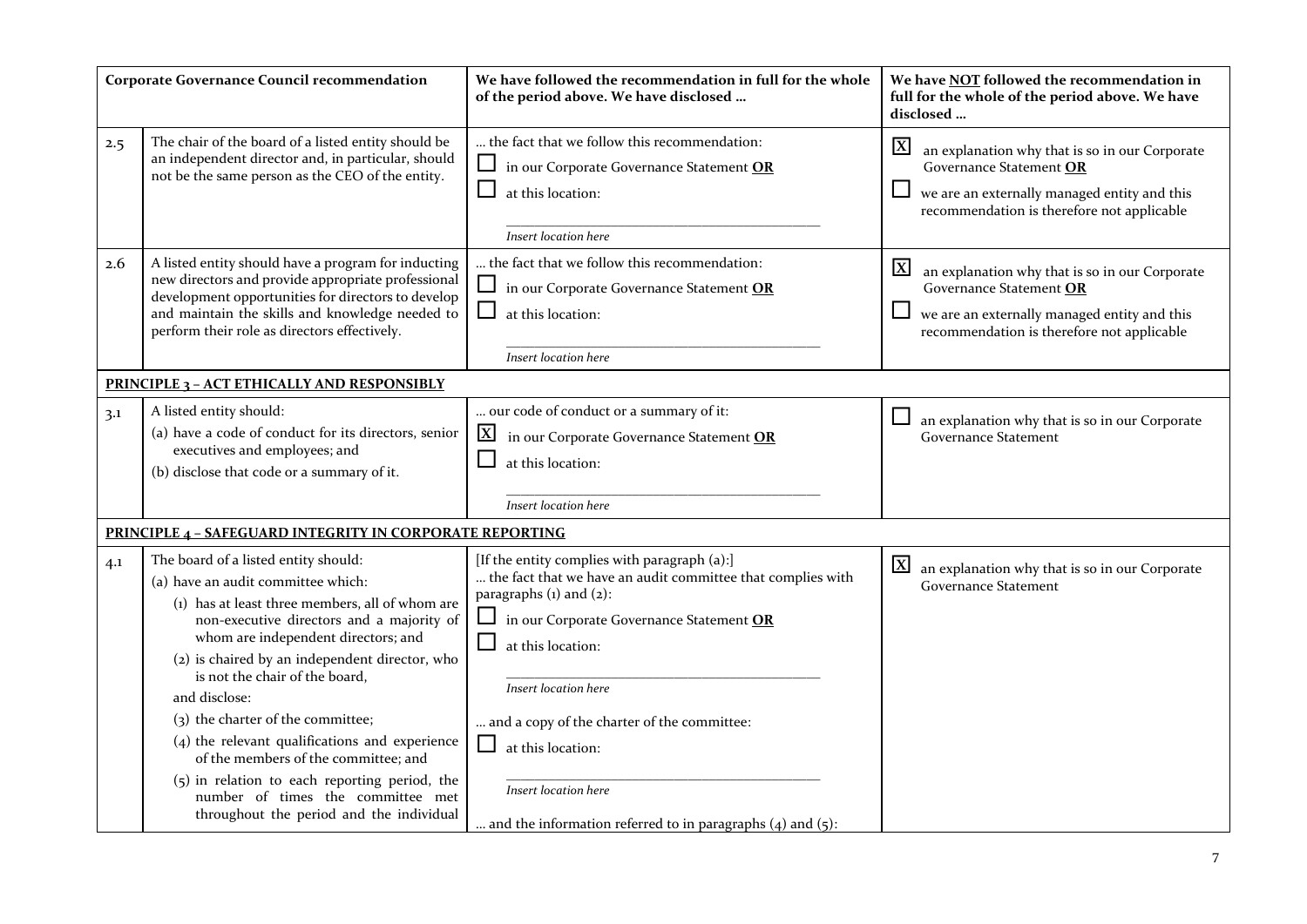|     | <b>Corporate Governance Council recommendation</b>                                                                                                                                                                                                                                                                                                                                                                                                                                                                                                                                                           | We have followed the recommendation in full for the whole<br>of the period above. We have disclosed                                                                                                                                                                                                                                                                                                                                                                                                                                                           | We have NOT followed the recommendation in<br>full for the whole of the period above. We have<br>disclosed                                                                                                                   |
|-----|--------------------------------------------------------------------------------------------------------------------------------------------------------------------------------------------------------------------------------------------------------------------------------------------------------------------------------------------------------------------------------------------------------------------------------------------------------------------------------------------------------------------------------------------------------------------------------------------------------------|---------------------------------------------------------------------------------------------------------------------------------------------------------------------------------------------------------------------------------------------------------------------------------------------------------------------------------------------------------------------------------------------------------------------------------------------------------------------------------------------------------------------------------------------------------------|------------------------------------------------------------------------------------------------------------------------------------------------------------------------------------------------------------------------------|
|     | attendances of the members at those<br>meetings; OR<br>(b) if it does not have an audit committee, disclose<br>that fact and the processes it employs that<br>independently verify and safeguard the<br>integrity of its corporate reporting, including<br>the processes for the appointment and removal<br>of the external auditor and the rotation of the<br>audit engagement partner.                                                                                                                                                                                                                     | in our Corporate Governance Statement OR<br>at this location:<br>Insert location here<br>[If the entity complies with paragraph (b):]<br>the fact that we do not have an audit committee and the<br>processes we employ that independently verify and safeguard the<br>integrity of our corporate reporting, including the processes for<br>the appointment and removal of the external auditor and the<br>rotation of the audit engagement partner:<br>in our Corporate Governance Statement OR<br>at this location:<br>$\mathbf{X}$<br>Insert location here |                                                                                                                                                                                                                              |
| 4.2 | The board of a listed entity should, before it<br>approves the entity's financial statements for a<br>financial period, receive from its CEO and CFO a<br>declaration that, in their opinion, the financial<br>records of the entity have been properly<br>maintained and that the financial statements<br>comply with the appropriate accounting standards<br>and give a true and fair view of the financial<br>position and performance of the entity and that<br>the opinion has been formed on the basis of a<br>sound system of risk management and internal<br>control which is operating effectively. | the fact that we follow this recommendation:<br>$\overline{\mathbf{X}}$<br>in our Corporate Governance Statement OR<br>at this location:<br>Insert location here                                                                                                                                                                                                                                                                                                                                                                                              | ப<br>an explanation why that is so in our Corporate<br><b>Governance Statement</b>                                                                                                                                           |
| 4.3 | A listed entity that has an AGM should ensure<br>that its external auditor attends its AGM and is<br>available to answer questions from security<br>holders relevant to the audit.                                                                                                                                                                                                                                                                                                                                                                                                                           | the fact that we follow this recommendation:<br>$\mathbf{X}$<br>in our Corporate Governance Statement OR<br>at this location:<br>Insert location here                                                                                                                                                                                                                                                                                                                                                                                                         | ப<br>an explanation why that is so in our Corporate<br>Governance Statement OR<br>we are an externally managed entity that does<br>not hold an annual general meeting and this<br>recommendation is therefore not applicable |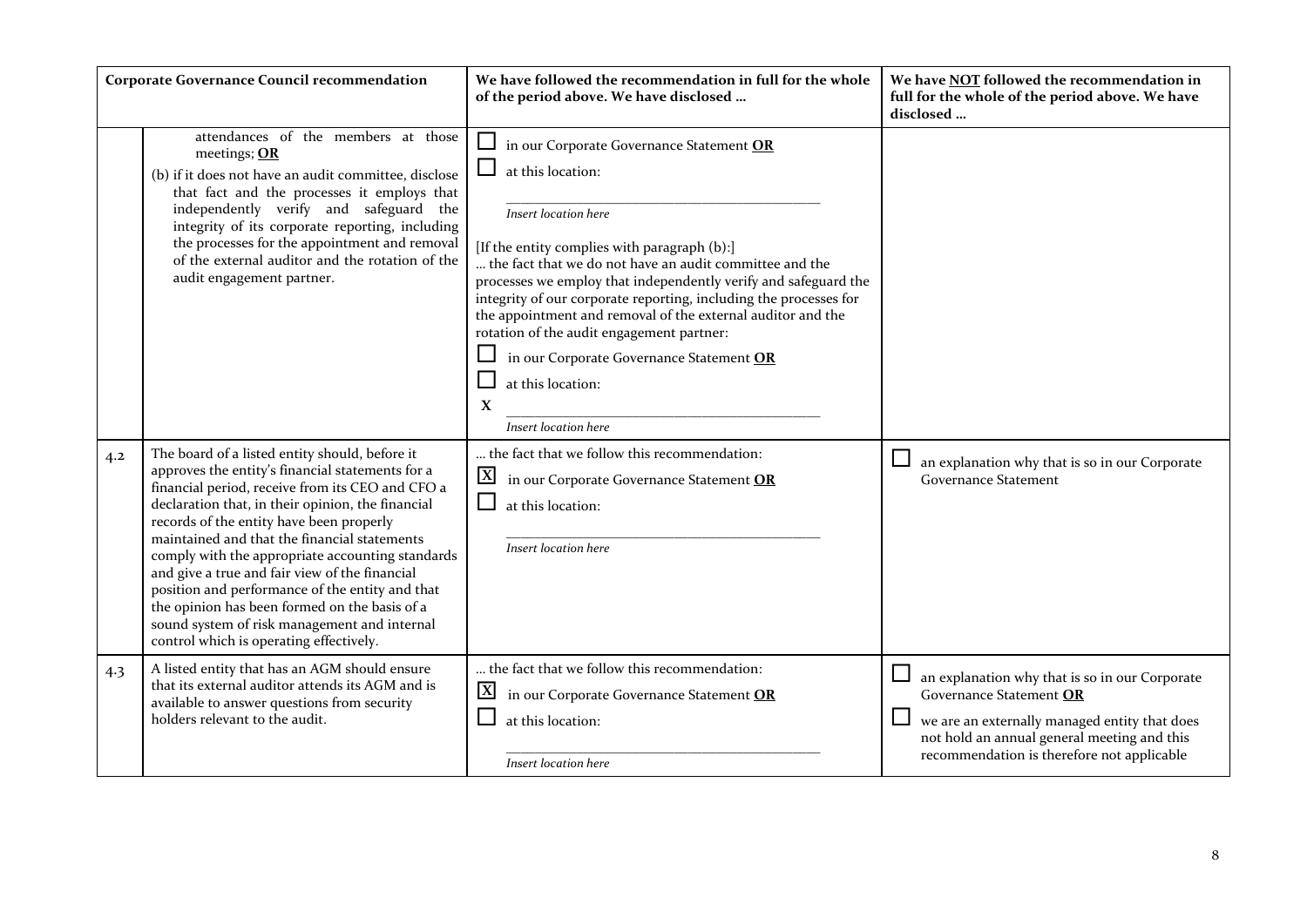|     | <b>Corporate Governance Council recommendation</b>                                                                                                                                               | We have followed the recommendation in full for the whole<br>of the period above. We have disclosed                                                                                                                    | We have NOT followed the recommendation in<br>full for the whole of the period above. We have<br>disclosed                                                                                                                             |
|-----|--------------------------------------------------------------------------------------------------------------------------------------------------------------------------------------------------|------------------------------------------------------------------------------------------------------------------------------------------------------------------------------------------------------------------------|----------------------------------------------------------------------------------------------------------------------------------------------------------------------------------------------------------------------------------------|
|     | <b>PRINCIPLE 5 - MAKE TIMELY AND BALANCED DISCLOSURE</b>                                                                                                                                         |                                                                                                                                                                                                                        |                                                                                                                                                                                                                                        |
| 5.1 | A listed entity should:<br>(a) have a written policy for complying with its<br>continuous disclosure obligations under the<br>Listing Rules; and<br>(b) disclose that policy or a summary of it. | our continuous disclosure compliance policy or a summary of<br>it:<br>$\mathbf{X}$<br>in our Corporate Governance Statement OR<br>at this location:<br>Insert location here                                            | an explanation why that is so in our Corporate<br><b>Governance Statement</b>                                                                                                                                                          |
|     | <b>PRINCIPLE 6 - RESPECT THE RIGHTS OF SECURITY HOLDERS</b>                                                                                                                                      |                                                                                                                                                                                                                        |                                                                                                                                                                                                                                        |
| 6.1 | A listed entity should provide information about<br>itself and its governance to investors via its<br>website.                                                                                   | information about us and our governance on our website:<br>$\boxed{\mathbf{X}}$<br>at this location:<br>_www.consolidatedzinc.com.au<br>Insert location here                                                           | an explanation why that is so in our Corporate<br><b>Governance Statement</b>                                                                                                                                                          |
| 6.2 | A listed entity should design and implement an<br>investor relations program to facilitate effective<br>two-way communication with investors.                                                    | the fact that we follow this recommendation:<br>$\mathbf{X}$<br>in our Corporate Governance Statement OR<br>at this location:<br>Insert location here                                                                  | an explanation why that is so in our Corporate<br><b>Governance Statement</b>                                                                                                                                                          |
| 6.3 | A listed entity should disclose the policies and<br>processes it has in place to facilitate and<br>encourage participation at meetings of security<br>holders.                                   | our policies and processes for facilitating and encouraging<br>participation at meetings of security holders:<br>$\mathbf{X}$<br>in our Corporate Governance Statement OR<br>at this location:<br>Insert location here | an explanation why that is so in our Corporate<br>Governance Statement OR<br>we are an externally managed entity that does<br>not hold periodic meetings of security holders<br>and this recommendation is therefore not<br>applicable |
| 6.4 | A listed entity should give security holders the<br>option to receive communications from, and send<br>communications to, the entity and its security<br>registry electronically.                | the fact that we follow this recommendation:<br>$\mathbf{X}$<br>in our Corporate Governance Statement OR<br>at this location:<br>Insert location here                                                                  | an explanation why that is so in our Corporate<br><b>Governance Statement</b>                                                                                                                                                          |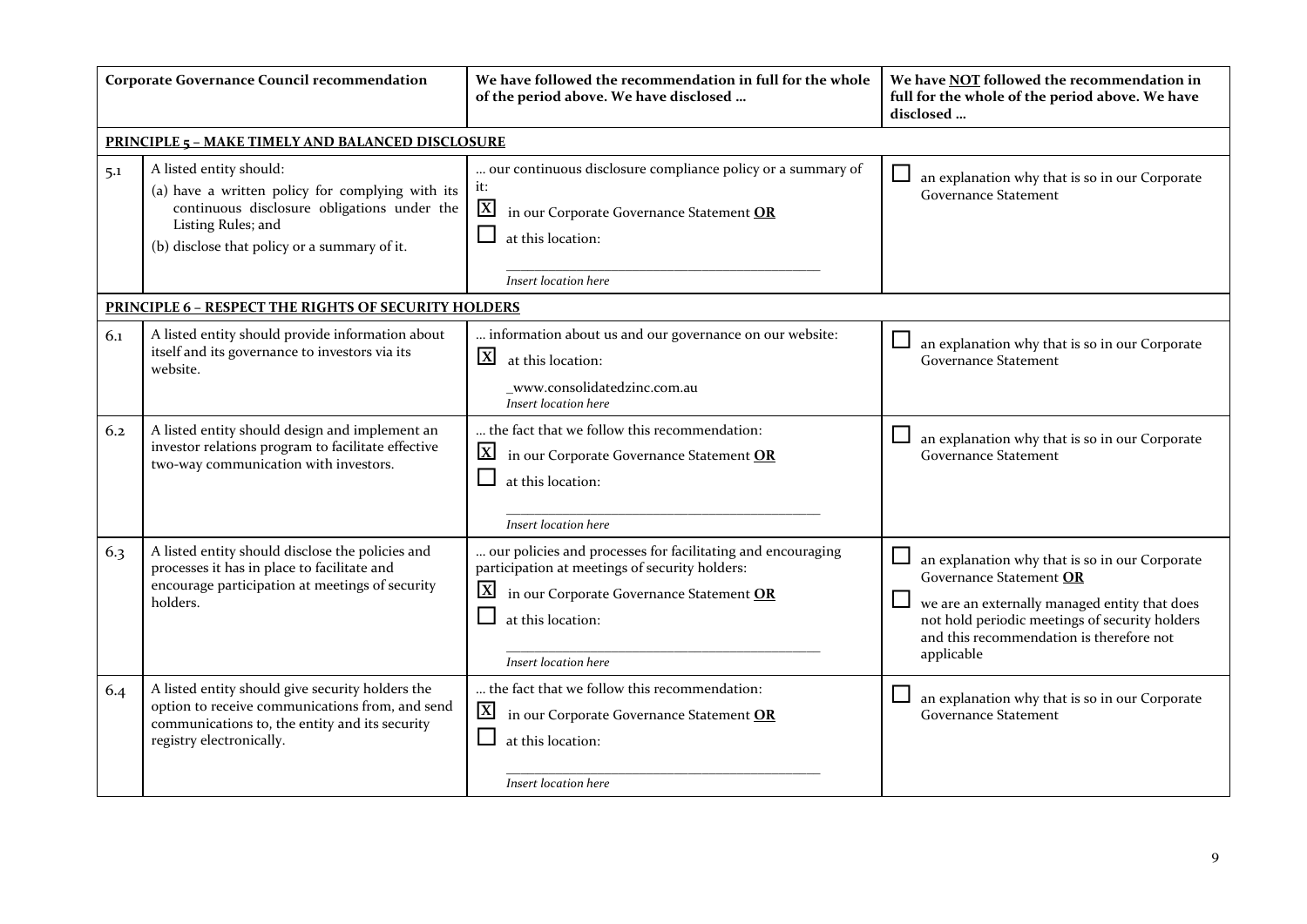|     | <b>Corporate Governance Council recommendation</b>                                                                                                                                                                                                                                                                                                                                                                                                                                                                                                                                                                                                                                                                                                  | We have followed the recommendation in full for the whole<br>of the period above. We have disclosed                                                                                                                                                                                                                                                                                                                                                                                                                                                                                                                                                                                                                                                                                                                        | We have NOT followed the recommendation in<br>full for the whole of the period above. We have<br>disclosed |
|-----|-----------------------------------------------------------------------------------------------------------------------------------------------------------------------------------------------------------------------------------------------------------------------------------------------------------------------------------------------------------------------------------------------------------------------------------------------------------------------------------------------------------------------------------------------------------------------------------------------------------------------------------------------------------------------------------------------------------------------------------------------------|----------------------------------------------------------------------------------------------------------------------------------------------------------------------------------------------------------------------------------------------------------------------------------------------------------------------------------------------------------------------------------------------------------------------------------------------------------------------------------------------------------------------------------------------------------------------------------------------------------------------------------------------------------------------------------------------------------------------------------------------------------------------------------------------------------------------------|------------------------------------------------------------------------------------------------------------|
|     | <b>PRINCIPLE 7 - RECOGNISE AND MANAGE RISK</b>                                                                                                                                                                                                                                                                                                                                                                                                                                                                                                                                                                                                                                                                                                      |                                                                                                                                                                                                                                                                                                                                                                                                                                                                                                                                                                                                                                                                                                                                                                                                                            |                                                                                                            |
| 7.1 | The board of a listed entity should:<br>(a) have a committee or committees to oversee<br>risk, each of which:<br>(1) has at least three members, a majority of<br>whom are independent directors; and<br>(2) is chaired by an independent director,<br>and disclose:<br>(3) the charter of the committee;<br>$(4)$ the members of the committee; and<br>$(5)$ as at the end of each reporting period, the<br>number of times the committee met<br>throughout the period and the individual<br>attendances of the members at those<br>meetings; OR<br>(b) if it does not have a risk committee or<br>committees that satisfy (a) above, disclose that<br>fact and the processes it employs for overseeing<br>the entity's risk management framework. | [If the entity complies with paragraph (a):]<br>the fact that we have a committee or committees to oversee<br>risk that comply with paragraphs $(i)$ and $(2)$ :<br>in our Corporate Governance Statement OR<br>at this location:<br>Insert location here<br>and a copy of the charter of the committee:<br>at this location:<br>Insert location here<br>and the information referred to in paragraphs $(4)$ and $(5)$ :<br>in our Corporate Governance Statement OR<br>at this location:<br>Insert location here<br>[If the entity complies with paragraph (b):]<br>the fact that we do not have a risk committee or committees<br>that satisfy (a) and the processes we employ for overseeing our<br>risk management framework:<br>in our Corporate Governance Statement OR<br>at this location:<br>Insert location here | $\mathbf{X}$<br>an explanation why that is so in our Corporate<br><b>Governance Statement</b>              |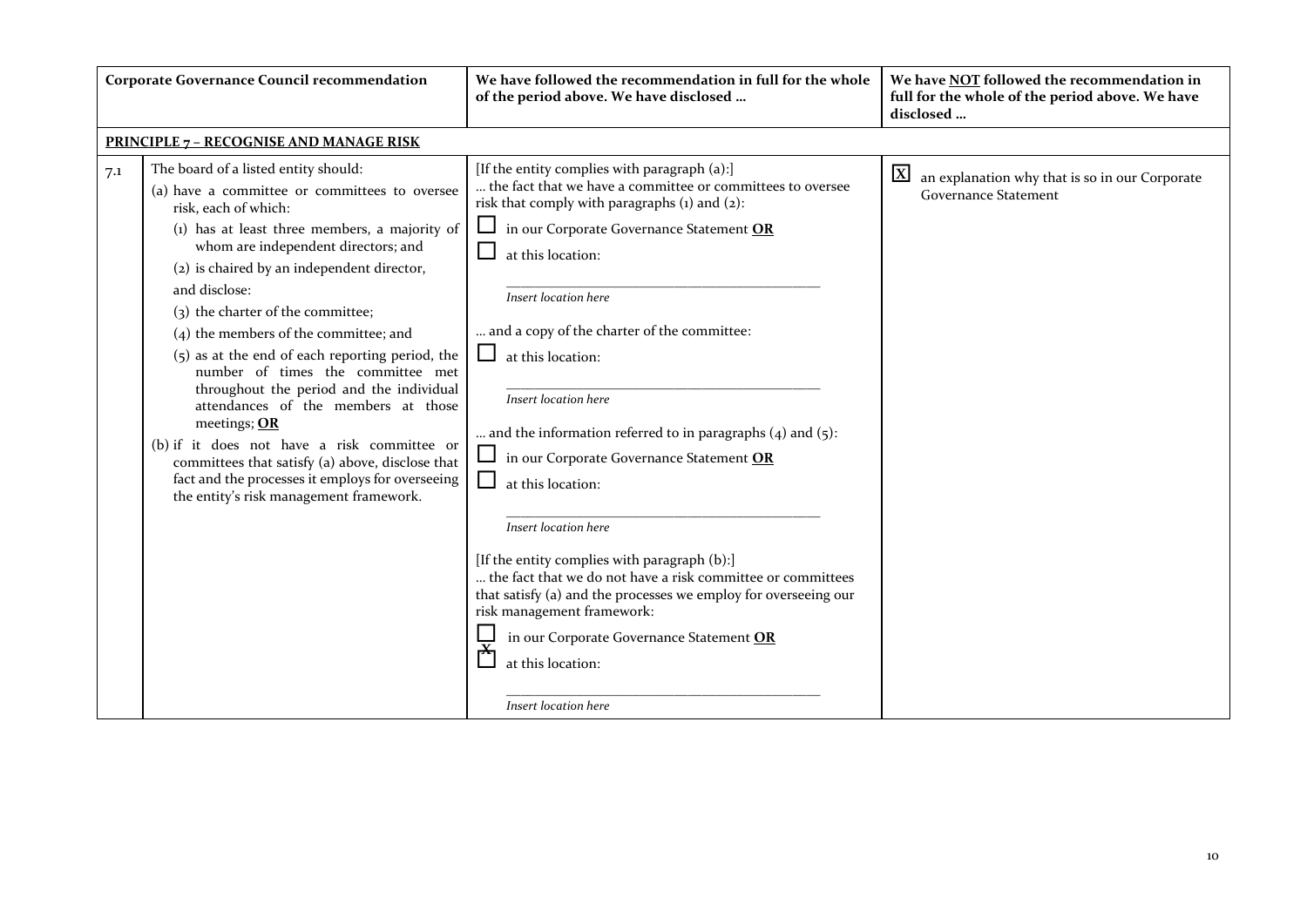|     | <b>Corporate Governance Council recommendation</b>                                                                                                                                                                                                                                                                                                                           | We have followed the recommendation in full for the whole<br>of the period above. We have disclosed                                                                                                                                                                                                                                                                                                                                                                                                                                                                             | We have NOT followed the recommendation in<br>full for the whole of the period above. We have<br>disclosed |
|-----|------------------------------------------------------------------------------------------------------------------------------------------------------------------------------------------------------------------------------------------------------------------------------------------------------------------------------------------------------------------------------|---------------------------------------------------------------------------------------------------------------------------------------------------------------------------------------------------------------------------------------------------------------------------------------------------------------------------------------------------------------------------------------------------------------------------------------------------------------------------------------------------------------------------------------------------------------------------------|------------------------------------------------------------------------------------------------------------|
| 7.2 | The board or a committee of the board should:<br>(a) review the entity's risk management<br>framework at least annually to satisfy itself<br>that it continues to be sound; and<br>(b) disclose, in relation to each reporting period,<br>whether such a review has taken place.                                                                                             | the fact that we follow this recommendation:<br>in our Corporate Governance Statement OR<br>at this location:<br>Insert location here                                                                                                                                                                                                                                                                                                                                                                                                                                           | $\overline{\mathbf{X}}$<br>an explanation why that is so in our Corporate<br><b>Governance Statement</b>   |
| 7.3 | A listed entity should disclose:<br>(a) if it has an internal audit function, how the<br>function is structured and what role it<br>performs; OR<br>(b) if it does not have an internal audit function,<br>that fact and the processes it employs for<br>evaluating and continually improving the<br>effectiveness of its risk management and<br>internal control processes. | [If the entity complies with paragraph (a):]<br>how our internal audit function is structured and what role it<br>performs:<br>in our Corporate Governance Statement OR<br>at this location:<br>Insert location here<br>[If the entity complies with paragraph (b):]<br>the fact that we do not have an internal audit function and the<br>processes we employ for evaluating and continually improving<br>the effectiveness of our risk management and internal control<br>processes:<br>in our Corporate Governance Statement OR<br>at this location:<br>Insert location here | $\mathbf{X}$<br>an explanation why that is so in our Corporate<br><b>Governance Statement</b>              |
| 7.4 | A listed entity should disclose whether it has any<br>material exposure to economic, environmental<br>and social sustainability risks and, if it does, how it<br>manages or intends to manage those risks.                                                                                                                                                                   | whether we have any material exposure to economic,<br>environmental and social sustainability risks and, if we do, how<br>we manage or intend to manage those risks:<br>$\mathbf{X}$<br>in our Corporate Governance Statement OR<br>at this location:<br>Insert location here                                                                                                                                                                                                                                                                                                   | $\Box$<br>an explanation why that is so in our Corporate<br><b>Governance Statement</b>                    |
|     | PRINCIPLE 8 - REMUNERATE FAIRLY AND RESPONSIBLY                                                                                                                                                                                                                                                                                                                              |                                                                                                                                                                                                                                                                                                                                                                                                                                                                                                                                                                                 |                                                                                                            |
| 8.1 | The board of a listed entity should:<br>(a) have a remuneration committee which:                                                                                                                                                                                                                                                                                             | [If the entity complies with paragraph (a):]                                                                                                                                                                                                                                                                                                                                                                                                                                                                                                                                    | an explanation why that is so in our Corporate<br>Governance Statement OR                                  |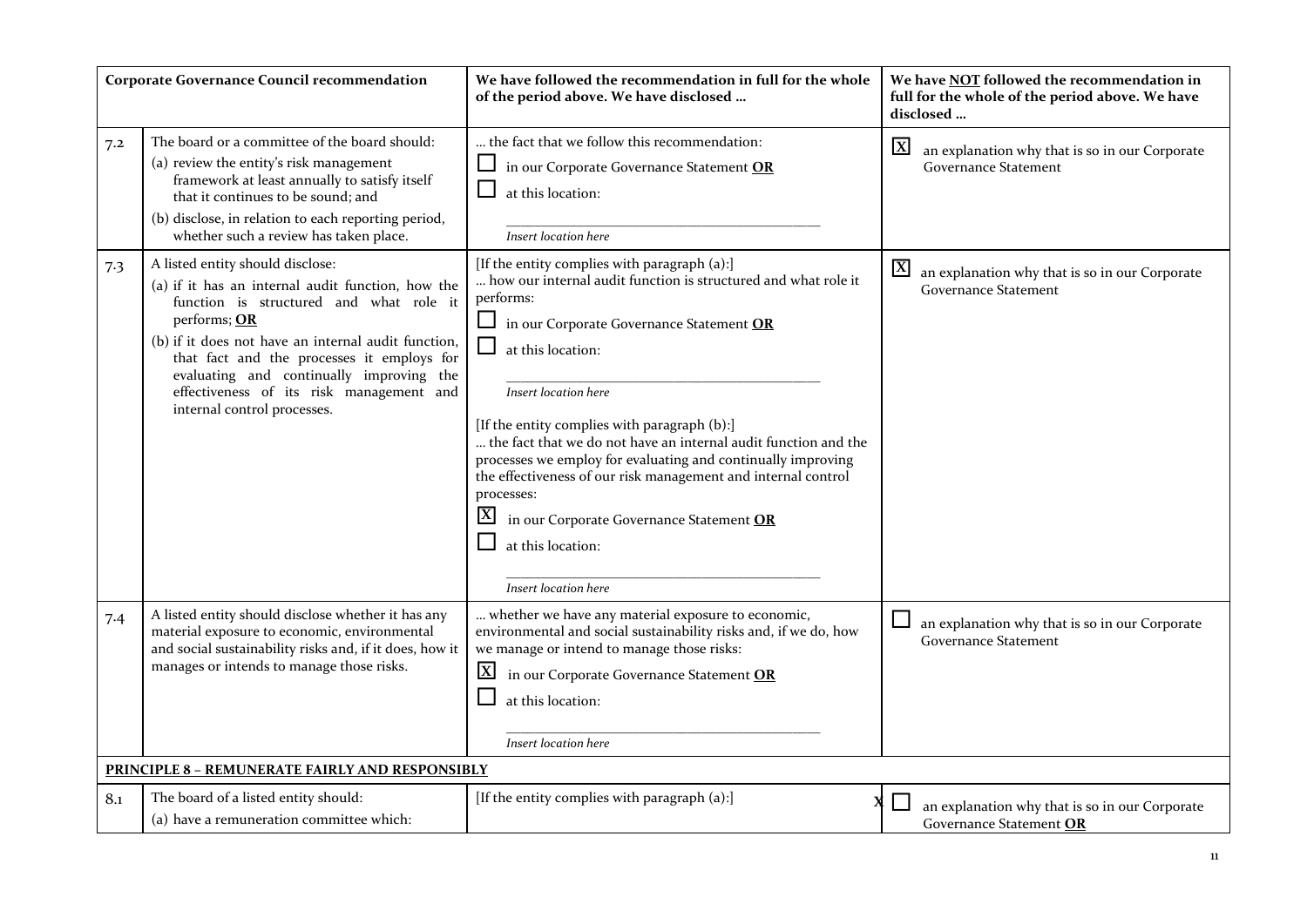| (1) has at least three members, a majority of<br>the fact that we have a remuneration committee that complies                                                                                                                                                                                                                                                                                                                                                                                                                                                                                                                                                                                                                                                                                                                                                                                                                                                                                                                                                                                                                                                                                                                                                                                                                                                                                                                                   | <b>Corporate Governance Council recommendation</b> | We have followed the recommendation in full for the whole<br>of the period above. We have disclosed | We have NOT followed the recommendation in<br>full for the whole of the period above. We have<br>disclosed |
|-------------------------------------------------------------------------------------------------------------------------------------------------------------------------------------------------------------------------------------------------------------------------------------------------------------------------------------------------------------------------------------------------------------------------------------------------------------------------------------------------------------------------------------------------------------------------------------------------------------------------------------------------------------------------------------------------------------------------------------------------------------------------------------------------------------------------------------------------------------------------------------------------------------------------------------------------------------------------------------------------------------------------------------------------------------------------------------------------------------------------------------------------------------------------------------------------------------------------------------------------------------------------------------------------------------------------------------------------------------------------------------------------------------------------------------------------|----------------------------------------------------|-----------------------------------------------------------------------------------------------------|------------------------------------------------------------------------------------------------------------|
| recommendation is therefore not applicable<br>(2) is chaired by an independent director,<br>in our Corporate Governance Statement OR<br>and disclose:<br>at this location:<br>(3) the charter of the committee;<br>$(4)$ the members of the committee; and<br>Insert location here<br>(5) as at the end of each reporting period, the<br>number of times the committee met<br>and a copy of the charter of the committee:<br>throughout the period and the individual<br>at this location:<br>attendances of the members at those<br>meetings; OR<br>Insert location here<br>(b) if it does not have a remuneration committee,<br>disclose that fact and the processes it employs<br>and the information referred to in paragraphs $(4)$ and $(5)$ :<br>for setting the level and composition of<br>remuneration for directors<br>and senior<br>in our Corporate Governance Statement OR<br>and<br>that<br>ensuring<br>executives<br>such<br>at this location:<br>remuneration is appropriate and not excessive.<br>Insert location here<br>[If the entity complies with paragraph (b):]<br>the fact that we do not have a remuneration committee and<br>the processes we employ for setting the level and composition of<br>remuneration for directors and senior executives and ensuring<br>that such remuneration is appropriate and not excessive:<br>in our Corporate Governance Statement OR<br>at this location:<br>Insert location here | whom are independent directors; and                | with paragraphs $(i)$ and $(2)$ :                                                                   | we are an externally managed entity and this                                                               |